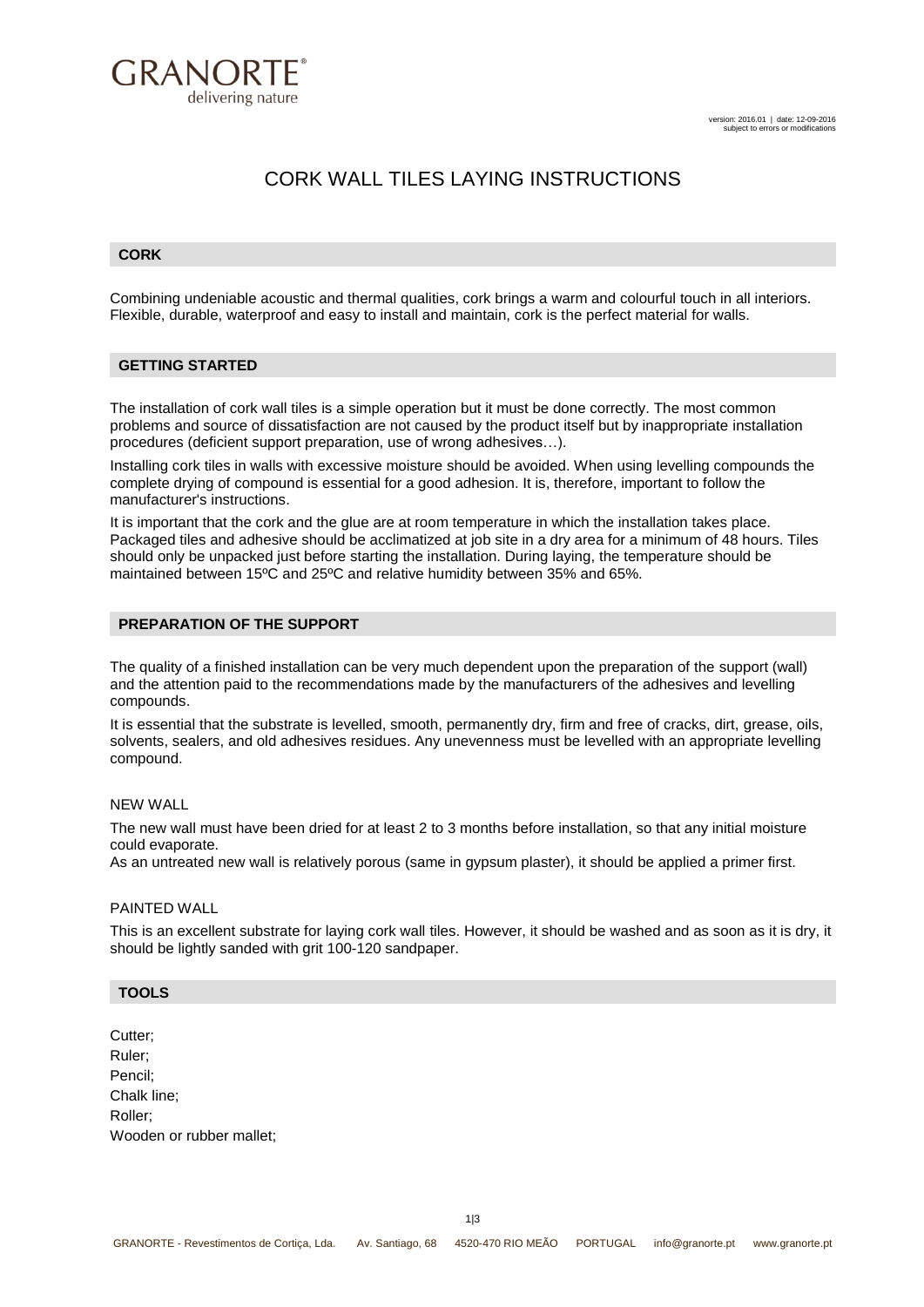

## CORK WALL TILES LAYING INSTRUCTIONS

#### **CONTROL**

Before installation, please control the tiles. If you come across a defect in production please register the complaint at your supplier immediately and do not install!

When checking the cork tiles, keep in mind that you are dealing with a natural material. The tiles may have slight variations in colour or structure. They contribute to the charm and originality of a cork wall covering. To achieve the most pleasing blend of shades, shuffle different packs before laying. Check if there are no small differences in size between the different tiles. If this is the case, it is better to group the tiles of the same size.

#### **PLANNING THE LAYOUT**

First, determine how you will install the tiles. Rectangular tiles should be installed staggered (or "half-brick"). Square tiles can be laid "in bond" (i.e. in line with each other).

Once you have selected the layout, you must determine the starting point. Generally, installation starts in the middle of the wall and progresses towards the sides. The wall should be measured up and divided to determine the middle of the wall, drawing a vertical and a horizontal guide lines.

#### **GLUING**

The recommended adhesive for installing cork tiles is contact adhesive; this means that the adhesive has to be applied on both the support and the tiles. Stir the adhesive well before use. Apply a uniform adhesive layer on the back of all the cork tiles using a low nap roller. Make sure that the applied amount is sufficient to form a complete film of adhesive (around 90-130  $g/m^2$ ). A coat of adhesive should also be applied on the wall. Follow the instructions of application of the adhesive on the packaging labels, as well as the information from technical data sheets.

Limit yourself to an area that can be covered in two hours. The surfaces must show a closed, evenly glossy film when the adhesive has dried. Pre-coated tiles may be stacked after drying and stored up to one day. Clean the used equipment with warm water.

#### **LAYING**

When the adhesive is dry (normally it turns clear and is tacky to the touch, roughly 30 to 60 minutes depending on relative humidity and the type of substrate), place the first tile carefully in the middle of the wall along the starting guide line, pressing it against the wall. Once the first cork tile is in place, align the next tile to the edges of the first and the guide line. Special attention should be paid to the alignment of each tile. When the first row is properly aligned then the tiles must be hit with the rubber hammer for positive contact between the wall and tile, particularly around the edges and corners.

### **ROOM CONDITIONS**

It must be taken into account that expansion and contraction of the cork tiles may occur. This is a natural consequence of changes in interior temperature and humidity as well as in the structure's moisture content. A relative humidity between 40 % and 60 % is considered the ideal room condition, not just for your health and well-being, but also for your cork wall covering. When the rooms are heated during winter months, humidity is often below this range and this may lead to shrinkage of cork and gaps. Please avoid dry air by installing humidifiers and putting in houseplants.